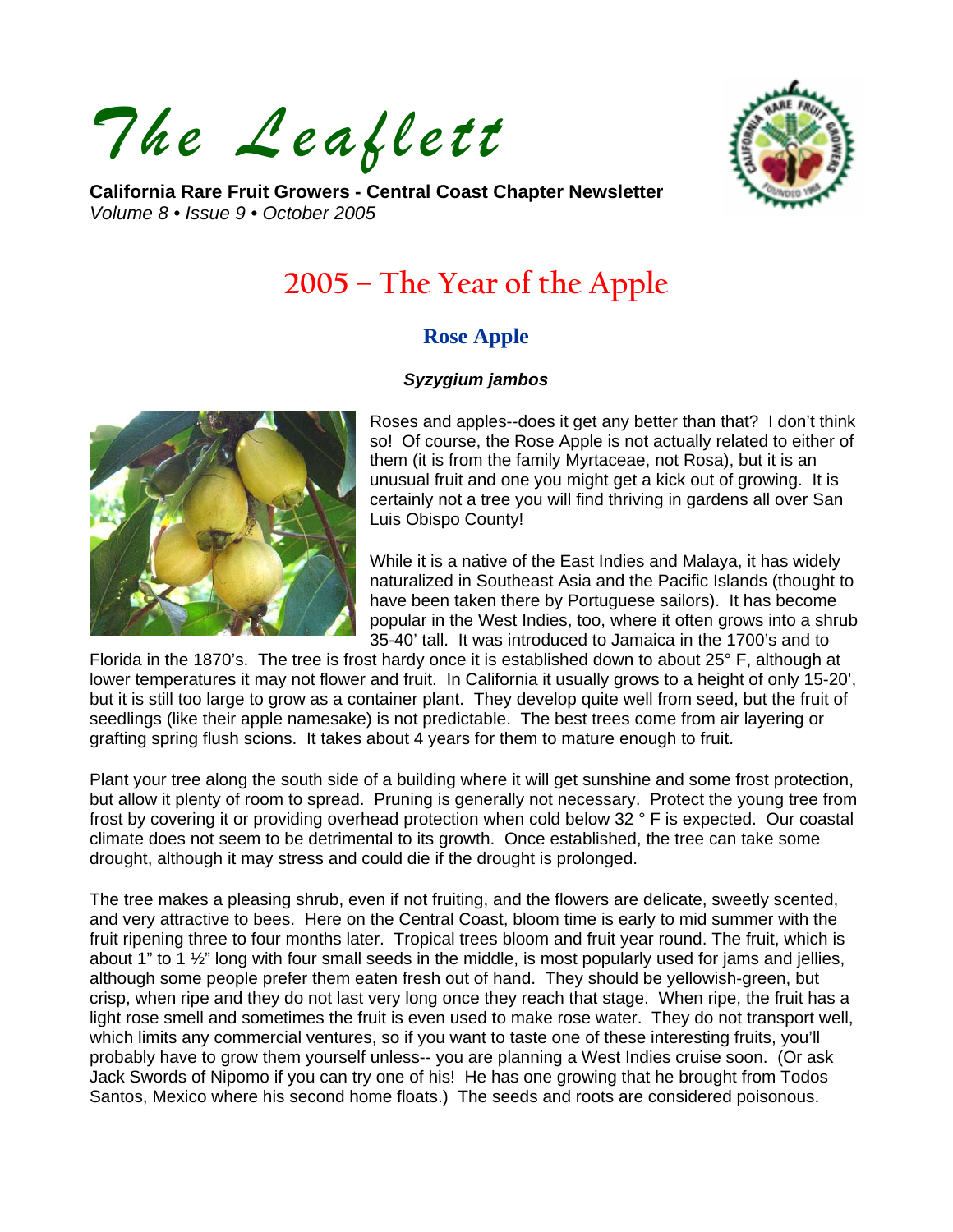## **2005 Festival of Fruit**

We didn't hold a local chapter meeting in September since many of our members went to the Festival of Fruit in Santa Cruz. The following is Joe Sabol's report of that event.

Fifteen members of our Central Coast Chapter recently attended the Festival of Fruit in Santa Cruz, hosted by five of the Northern California Chapters of CRFG. This is the annual meeting of our parent organization and moves around from year to year. This year the NAFEX (National Association of Fruit Explorers) joined us in Santa Cruz and conducted some of their annual business.

The week started with **five** days of tours! These tours took members to homes, nurseries, commercial orchards and special collections. This was probably the most extensive set of tours in our CRFG history! The formal Festival Meetings started on Friday afternoon with several workshops followed by a Dave Wilson Fruit Tasting, dinner and great speaker, Dr. Jules Janick. The next day was filled with speakers, workshops, plant sales, and a fantastic apple tasting event that included tasting 52 different apples! The program included 25 different speakers; three were from out of state!

If you want a personal account of any part of the Festival of Fruit 2005, please talk to any of the members who attended this memorable event: Art and Doris Henzgen, Robert and Carol Scott, Lyle and Barbara Overly, Art and Gloria DeKleine, John and Choung Crowe, Jaleah Brynn, Sandy Ahearn, Mary Walcher, Larry Hollis and Joe Sabol. (See photos below taken by Joe Sabol—everyone was having too much fun tasting apples and peaches and plums, oh my!)









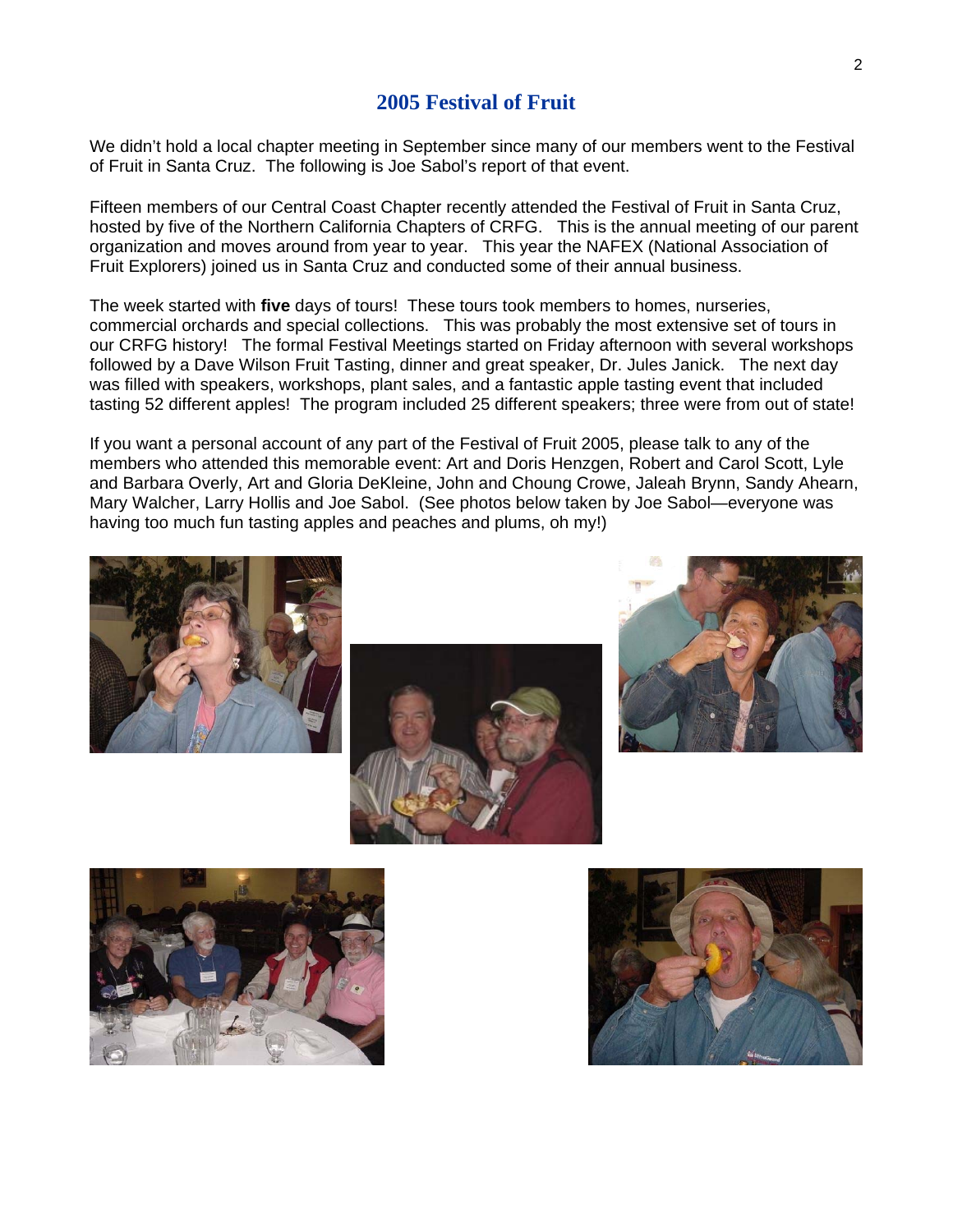## **Are You Ready to Help?**

**Our chapter** is hosting the CRFG Festival of Fruit in 2006 and we'll need LOTS of help to put on a fine event. The following is a report of the planning meeting held on Tuesday, September 20.

The Central Coast Chapter has accepted the challenge of hosting the next annual meeting of our Parent Organization and it is called a "Festival of Fruit". It will be a major event for us and, to be successful and rewarding it will require involvement by all of our members!! We will be having a planning meeting every month on Tuesday evening, 6 p.m. to 8 p.m. in Room 100, a community meeting room, of the Prime Outlets in Pismo Beach. We will meet on the **third Tuesday** of every month and **YOU** are invited to come and help with the planning. See Pet or Marv Daniels for directions to the meeting room.

Our early planning has included some critical decision making! For instance, the dates of our Festival will be September 8 and 9, 2006. The "Fruit of the Year" will be the healthy grape. Not just any grape, but the "Healthy Grape." We hope to have an overall theme for the Festival that includes "good health" with rare fruit!! Many of our speakers and workshop presenters will come with a "Good Fruit-Good Health" approach.

We have requested facilities at Cal Poly to host the general meeting, workshops, fruit tasting and plant sales. We are currently waiting for formal approval for our use of these key facilities. Our tentative goal is to have 400 people attend the Festival and to have a lot of fun planning and delivering! Your ideas, contacts, and help will be needed. Please do not be shy about attending the Tuesday Planning Meetings or serving on one or two of the many committees we will establish. What fun we will have!!!

Joe Sabol, Chair and Pet Daniels, Co-Chair

#### **Look Around!**

What do you grow? Would your yard, garden, vineyard, or orchard be appropriate for hosting a group tour NEXT September in conjunction with the Festival of Fruit? According to the surveys taken by our members, many of the participants at the Festival in Santa Cruz wanted more home tours, back yard orchards, small specialized plantings of fruits and nuts and fewer tours of commercial nurseries and commercial plantings. To accommodate these desires, we need **YOU** to open your growing space to the public. Please contact Joe Sabol or Pet Daniels to let them know what you have available and would be willing to share.

## **Community Orchard Update**

The growing season at our community orchard on the Cal Poly campus is winding down. The fruit is pretty much gone except for a stray apple here and there, but weeds, the never-ending challenge in any garden, are still available for the picking! Stop by and check to see what you can do to keep our special orchard in shape.

## **The Lemon Tree Gets a Haircut!**

By Pismo Pet Daniels

Marv had a birthday in September and wanted a new long-handled, one-handed pruner. The length he wanted was about 4 feet of handle with the hand grip at one end and the other end would have the cutter.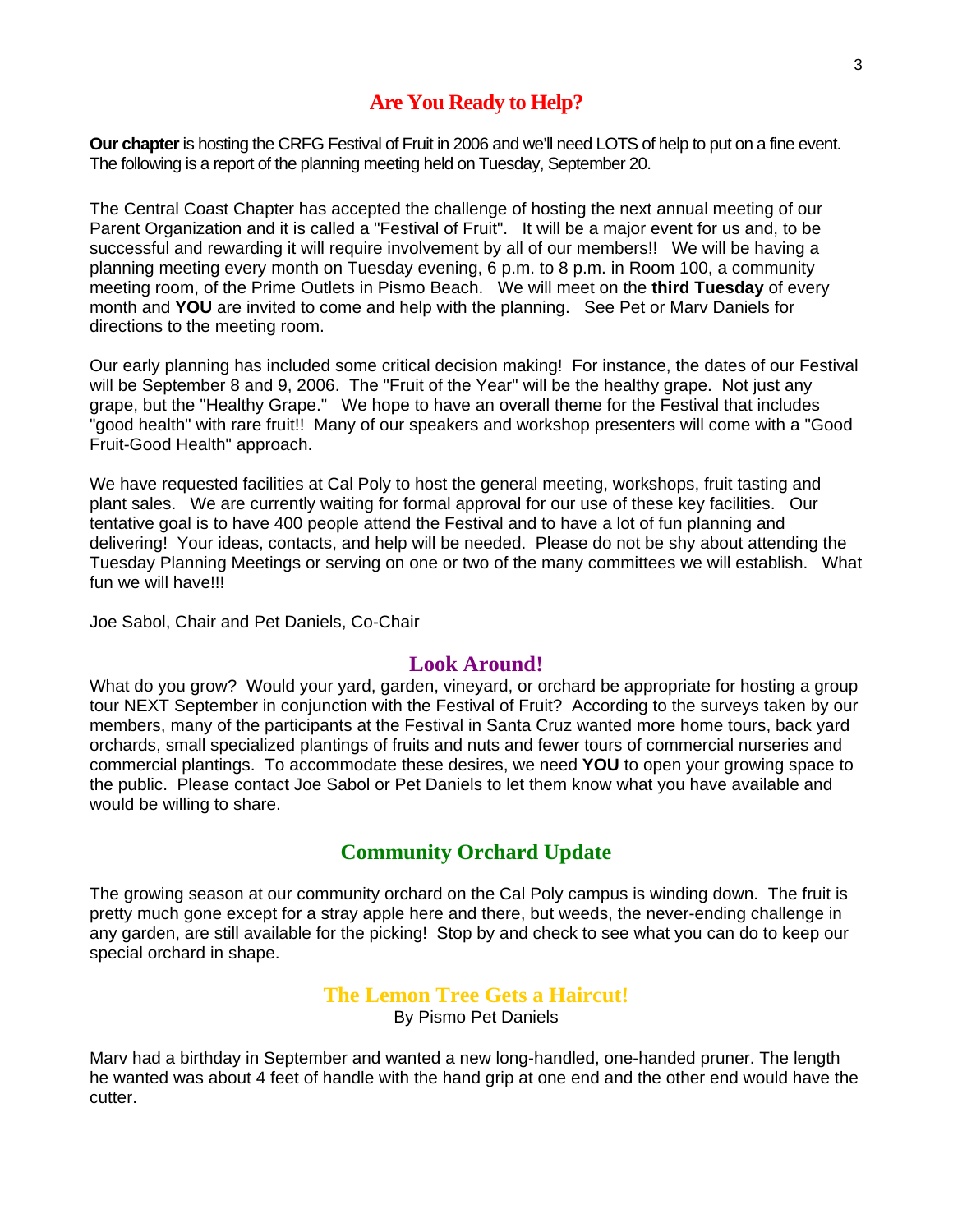The hunt began. We did the local hardware stores, the local big box stores and then Farm Supply on Tank Farm Road. At Farm Supply the suggestion was offered to go to Noble Saw on South Higuera, just north of Chumash Mobile Home Park on the east side of the road.

Noble Saw is the home of the Astron, a made-in-Taiwan pruner. This little cutie is 1.5 meters with a total cost of \$60.49, which is very comparable to on line prices at different companies on the Internet.

Now, let the fun begin! With pruner in hand I set out this morning to attack the overgrown lemon tree! What a snap! Imagine a pruner at the end of your arm plus 1.5 meters (54 inches) of extended length? That's any gardener's dream! It was a simple task to prune the lemon down to our 8 foot desirable height! *(Wait a minute, Pet—I thought this was Marv's pruner! LH)* 

#### **Announcements**

**Welcome to Our Chapter:** Dieter & Barbara Klaubert, Mary Andrews, Madeline Walker, Dorothy Hull, Kristin Poochigian, Philip Yoshida, Gary Epstein, and Nguyen Long.

**Web Site:** Check our site at: [www.crfg-central.org](http://www.crfg-central.org/) to see what our web-master, Art DeKleine and his assistants, John and Choung Crowe and Pet and Marv Daniels are doing to keep us all informed.

**Join the Parent Organization:** Many of our chapter members are also members of the Parent association and, for those of you who aren't, perhaps you **should** consider joining. With parent organization membership you receive a wonderful color magazine, *The Fruit Gardener***,** filled with great articles on fruit growing, news, many chapter activities and contacts. Dues are **\$30 annually** or **3 years for \$87**. Membership applications are available from **Joe Sabol**. Call him at **544-1056** if you can't find him at a meeting.

**Return of the Dave Wilson Fruit Tasting Event:** Mark your calendars now for **Saturday, August 12, 2006** when Dave Wilson Fruit Tasting will return to Cal Poly in San Luis Obispo. This has been a **wildly** popular event that we weren't able to host this year. (Yes, I do mean "wildly". Have you ever seen fruit enthusiasts high on fructose?) Note that this is less than one month before we host the Festival of Fruit. **Your** assistance is not only requested, it is **NEEDED**!

#### **We're Winners!**

Our chapter historian, Sandra Pirghaibi (with perhaps a little too much time on her hands since her "retirement"), was reading the July/August issue of the *Fruit Gardener* magazine and noticed, almost on the last page, an announcement that the State organization was accepting nominations for the 2005 Community Service Award. She sent the letter printed below and, at the Festival of Fruit, it was announced our little chapter tied for top honors with the Orange County Chapter! Thank you, Sandra, for taking the time to write the letter. This is an award to be proud of!

*"As the recently elected historian for the CRFG Central Coast Chapter I have spent the last 6-7 months researching and organizing the 10-year historical material kept by the chapter. For this small chapter of just over 100 members the ongoing community activities during this time have been well…..quite astounding. I*  didn't find TV interviews, tons of write ups in newspapers or a lot of horn-tooting and chest-pounding. What I *discovered was a group of long-time residents who get involved in their community because…well it just makes them feel good.* 

*Here is some of what I found.*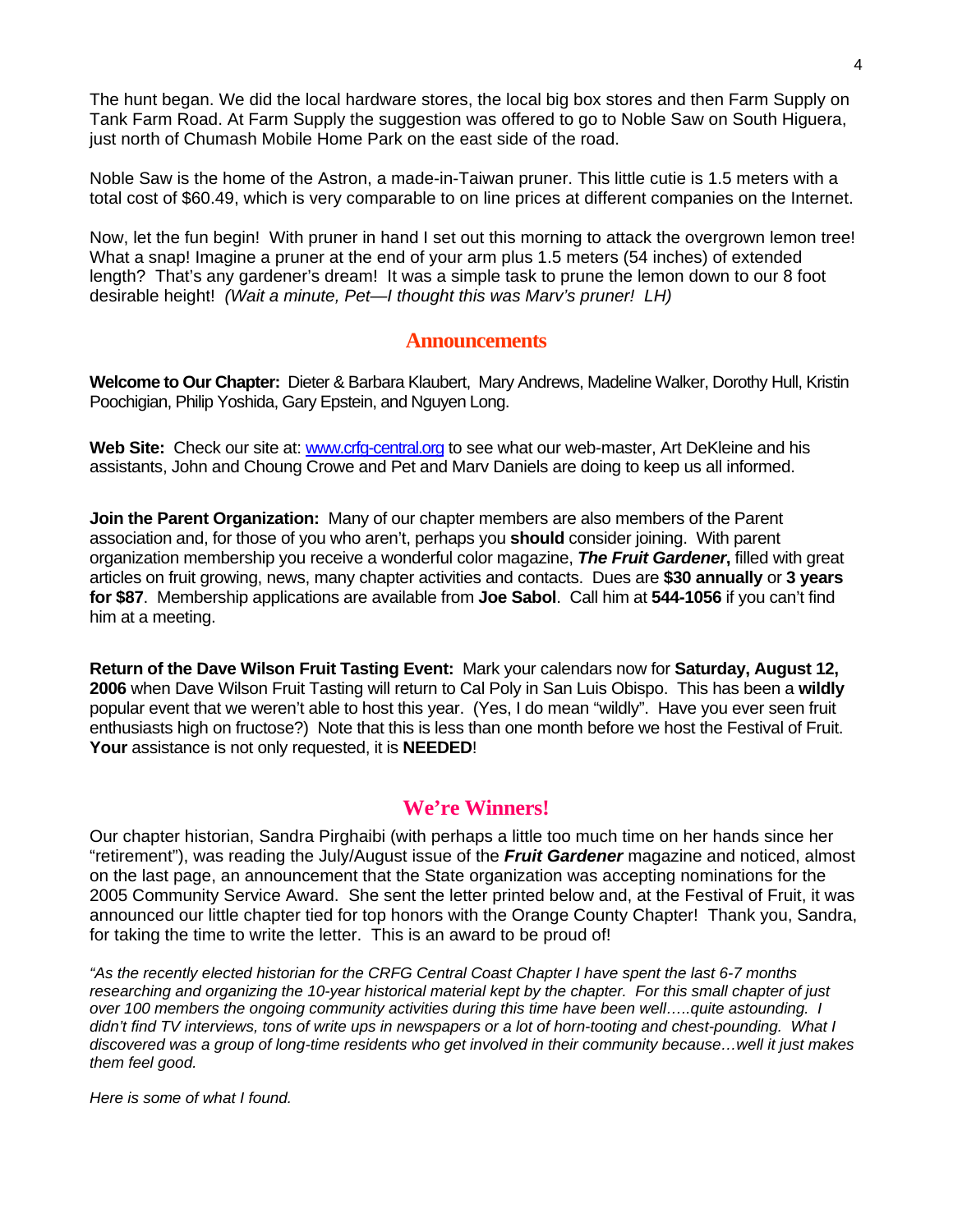*Every month for ten years, nearly every chapter member either opened their homes for monthly meetings and spoke to the members on their expertise (or learning experience!) or assisted in setting up chapter meetings and tours. Every meeting the CRFG sign is displayed and strangers welcomed. That's 120 meetings not counting all the other project activities and we all know what public speaking entails!* 

*In 1996 this tiny chapter hosted (by themselves) a state meeting complete with hand painted tour signs and a seedling for every attendee. Stories of members opening their homes to house attendees and the member who took care of 70 plants for exchanges in the front yard of his tract home still circulate among the members.* 

*At the July 2005 meeting chapter members unanimously voted to take on this challenge again and host the 2006 meeting. This is a tremendous undertaking for this small chapter but one that these members will tackle with hard work and commitment.* 

*The chapter web site (one of the few chapters that maintain one) is kept updated by the present chapter president, a math teacher, in his spare time. Take a look. In itself the site is a chronicle of the chapter's many community activities. I can attest that it reaches an international audience. One of my husband's long-lost distant relatives (an agricultural scientist with the Canadian government) found our name on the chapter's web site while doing research and contacted us.* 

*The chapter community orchard at Cal Poly SLO with its many varieties of fruits and trees, tree plantings for members who have passed on, the chapter newsletter that involves hours of research, the hats that are presented to hosts with the CRFG name on it (I saw one in COSTCO a while back!), Cal Poly students who help with fruit tasting events, and many more community activities to numerous to list are all a part of chapter ongoing activities.* 

*But….if I were to name the single most important ongoing community service this chapter provides, it would have to be the annual High School Grafting workshops. Every year, yes, that's every year, for several weeks, chapter members on their own time and expense visit local high schools and conduct hands-on apple grafting classes. Several of the high schools they visit are attended by high-risk students and the letters of appreciation sent by students and teachers will tear your heart out. As one of the "grafters" said to me at one meeting…."our children are our future".* 

*I* wasn't designated to write this. If I had suggested it to the group they would all have probably waved their *hands around, and pooh-poohed the whole idea. So many members who volunteer for the activities have said "We do it because we want to".* 

*I'm going to send this anyway. In my opinion this chapter deserves a "Lifetime Achievement Award". If you*  decide to recognize the chapter this year, they will graciously accept it with an "Aw Shucks" attitude. If you don't *they will continue to do what they are doing and at least this letter may get published.* 

*Either way, I'll be in a lot of trouble.* 

*Submitted by Sandra Pirghaibi Central Coast Chapter"* 

## Calendar of Meetings – 2005

Meetings are held the **second Saturday** of the month and begin at **1:30 PM** unless otherwise indicated. Bring a friend, car pool, and, for most meetings, **bring a chair** for all in your party. Pet Daniels suggests we bring our own bottled water to drink, too. What fun it is to be a member of CRFG!

**October 8—Chris Chaney's Wholesale Protea Nursery—2425 Mesa Ranch Road, Arroyo Grande:** Mr. Chaney has well maintained Marion berries, raspberries, blackberries, blueberries and a greenhouse for pepino dulce and tomatoes. He also has grapes, kiwis, feijoas, lemon guava, and a